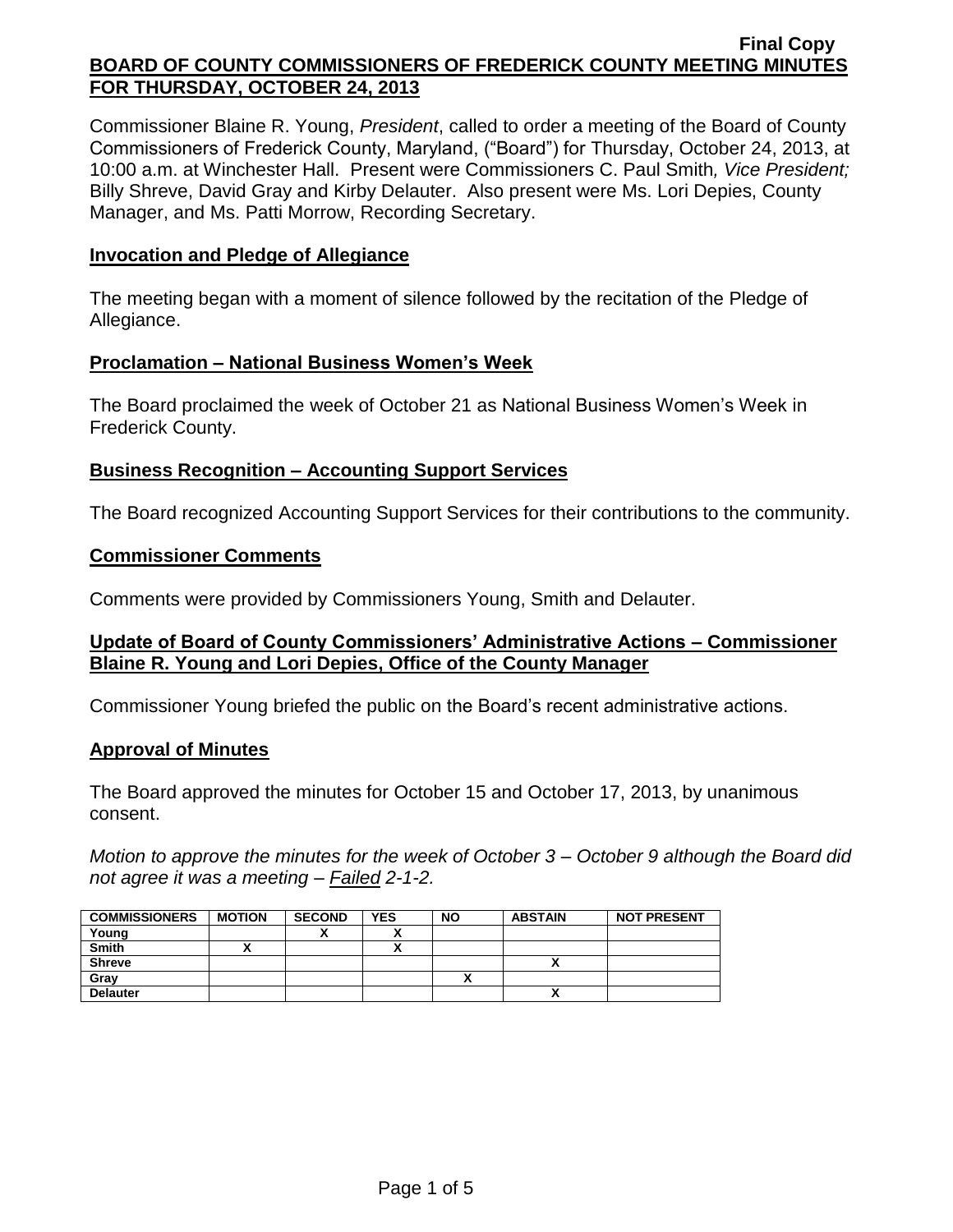*Motion to invite the Open Meetings Compliance Board to explain the requirements of the Open Meetings Act – Passed 3-2.*

| <b>COMMISSIONERS</b> | <b>MOTION</b> | <b>SECOND</b> | <b>YES</b> | <b>NO</b> | <b>ABSTAIN</b> | <b>NOT PRESENT</b> |
|----------------------|---------------|---------------|------------|-----------|----------------|--------------------|
| Young                |               |               |            |           |                |                    |
| <b>Smith</b>         |               |               |            |           |                |                    |
| <b>Shreve</b>        |               |               |            |           |                |                    |
| Grav                 |               |               |            |           |                |                    |
| <b>Delauter</b>      |               | Λ             |            |           |                |                    |

*Motion to approve the minutes of October 3 – October 10 noting: no action or votes were taken; no meeting was called to order by the president or any member of the Board; and no agenda was presented – Passed 4-1.*

| <b>COMMISSIONERS</b> | <b>MOTION</b> | <b>SECOND</b> | <b>YES</b>   | <b>NO</b> | <b>ABSTAIN</b> | <b>NOT PRESENT</b> |
|----------------------|---------------|---------------|--------------|-----------|----------------|--------------------|
| Young                |               |               |              |           |                |                    |
| <b>Smith</b>         |               | "             |              |           |                |                    |
| <b>Shreve</b>        |               |               |              |           |                |                    |
| Grav                 |               |               | $\mathbf{v}$ |           |                |                    |
| <b>Delauter</b>      |               |               | $\mathbf{r}$ |           |                |                    |

Commissioner Smith noted he did not believe the event on October 3 would constitute a meeting according to the Open Meetings Act.

## **PUBLIC COMMENTS**

John Gretz

# **CONSENT AGENDA**

The following items were considered on the consent agenda:

- Purchasing Memo #14-058, Bulk Road Salt (Piggyback Contract)  $\bullet$
- Purchasing Memo #14-059, Miscellaneous Bridge Painting
- Purchasing Memo #14-060, Microsoft Windows Upgrade Project Components (Piggyback Contracts)
- #BT-14-068, Child Advocacy Center, Citizens Services Division

*Motion to approve the consent agenda as presented – Passed 5-0.*

| <b>COMMISSIONERS</b> | <b>MOTION</b> | <b>SECOND</b> | <b>YES</b> | <b>NO</b> | <b>ABSTAIN</b> | <b>NOT PRESENT</b> |
|----------------------|---------------|---------------|------------|-----------|----------------|--------------------|
| Young                |               |               |            |           |                |                    |
| <b>Smith</b>         |               |               |            |           |                |                    |
| <b>Shreve</b>        |               |               |            |           |                |                    |
| Grav                 |               | ́             |            |           |                |                    |
| <b>Delauter</b>      |               |               |            |           |                |                    |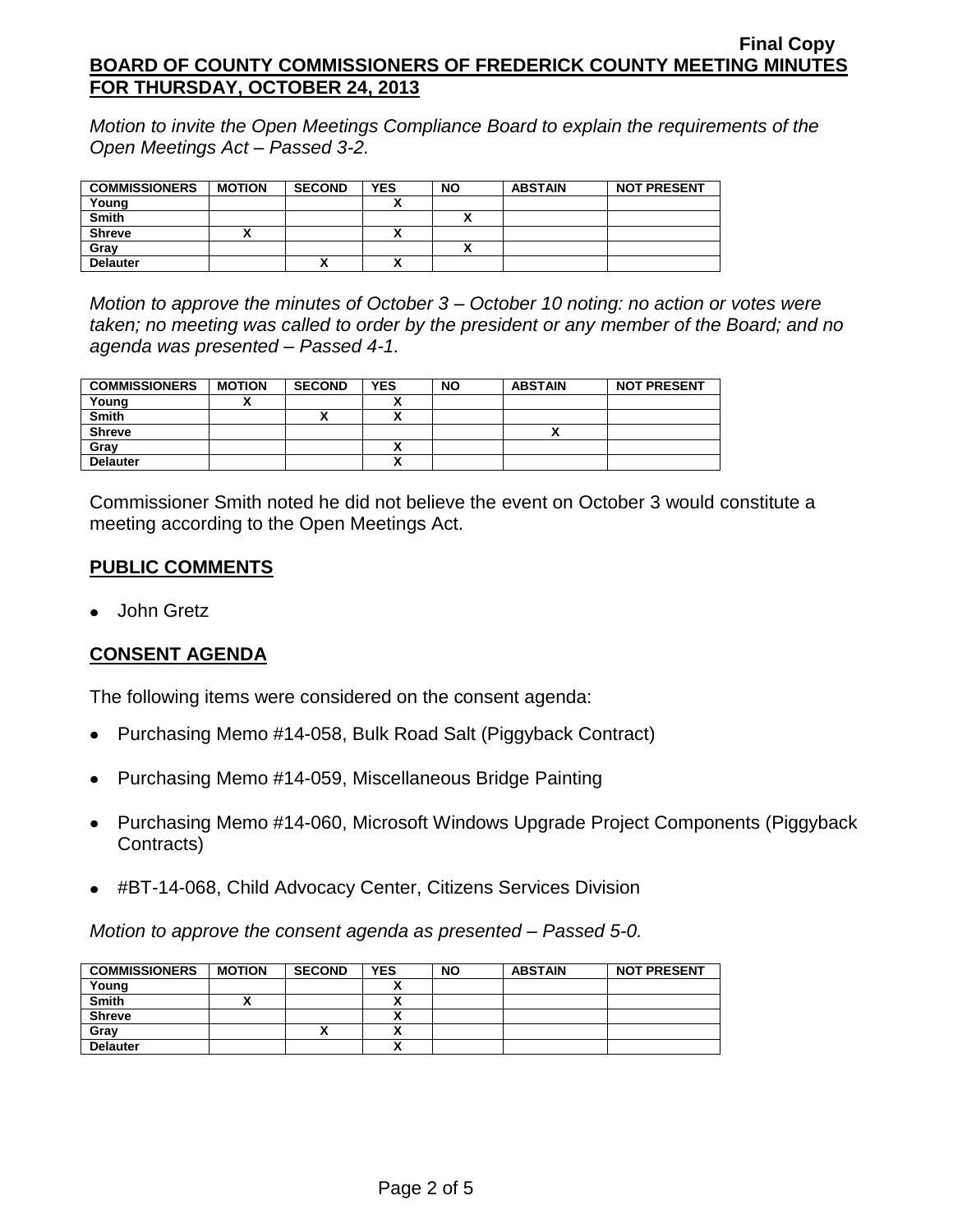## **PUBLIC HEARINGS**

### **Petition to Close "Old" New Design Road – Dave Olney, Public Works Division**

A public hearing was held, as duly advertised, on the request from Corporate Center LLC, and R&R Frederick Associates 1, LLP, to abandon a portion of right-of-way associated with the old alignment of New Design Road, north of Corporate Drive.

Mr. Robert Shen, Public Works Division; Mr. Richard McCain, Office of the County Attorney; and Mr. Fran Zeller, Harris Smariga & Associates, provided comments.

There were no public comments.

*Motion to grant petitioners' request to close and abandon an unused right-of-way associated with the former alignment of New Design Road and to convey the county's interest, if any, by quit claim deed – Passed 3-1-1.*

| <b>COMMISSIONERS</b> | <b>MOTION</b> | <b>SECOND</b> | <b>YES</b> | <b>NO</b> | <b>ABSTAIN</b> | <b>NOT PRESENT</b> |
|----------------------|---------------|---------------|------------|-----------|----------------|--------------------|
| Young                |               |               |            |           |                |                    |
| <b>Smith</b>         |               |               |            |           |                |                    |
| <b>Shreve</b>        |               |               |            |           |                |                    |
| Gray                 |               |               |            |           |                |                    |
| <b>Delauter</b>      |               |               |            |           |                |                    |

(A copy of the approved/adopted ordinance can be obtained in the County Manager's Office or from the county's website, [www.FrederickCountyMD.gov.](http://www.frederickcountymd.gov/))

#### **Proposed Changes to Article III of Chapter 1-5 of the Frederick County Code – Parking Restrictions on County Roads – Dave Olney, Public Works Division**

A public hearing was held, as duly advertised, on the proposed changes regarding parking restrictions on county roads.

Mr. Olney presented the proposed changes to redefine a restricted vehicle in part as one "rated at or capable of a gross vehicle weight or gross vehicle combination weight of 14,001 pounds or more."

Public comment was heard from:

• John Gretz

*Motion to approve the proposed changes and adopt the proposed ordinance as presented – Passed 5-0.*

| <b>COMMISSIONERS</b> | <b>MOTION</b> | <b>SECOND</b> | <b>YES</b>                           | <b>NO</b> | <b>ABSTAIN</b> | <b>NOT PRESENT</b> |
|----------------------|---------------|---------------|--------------------------------------|-----------|----------------|--------------------|
| Young                |               |               |                                      |           |                |                    |
| <b>Smith</b>         |               |               | ~                                    |           |                |                    |
| <b>Shreve</b>        |               |               |                                      |           |                |                    |
| Grav                 |               |               |                                      |           |                |                    |
| <b>Delauter</b>      |               | ↗             | $\ddot{\phantom{1}}$<br>$\mathbf{r}$ |           |                |                    |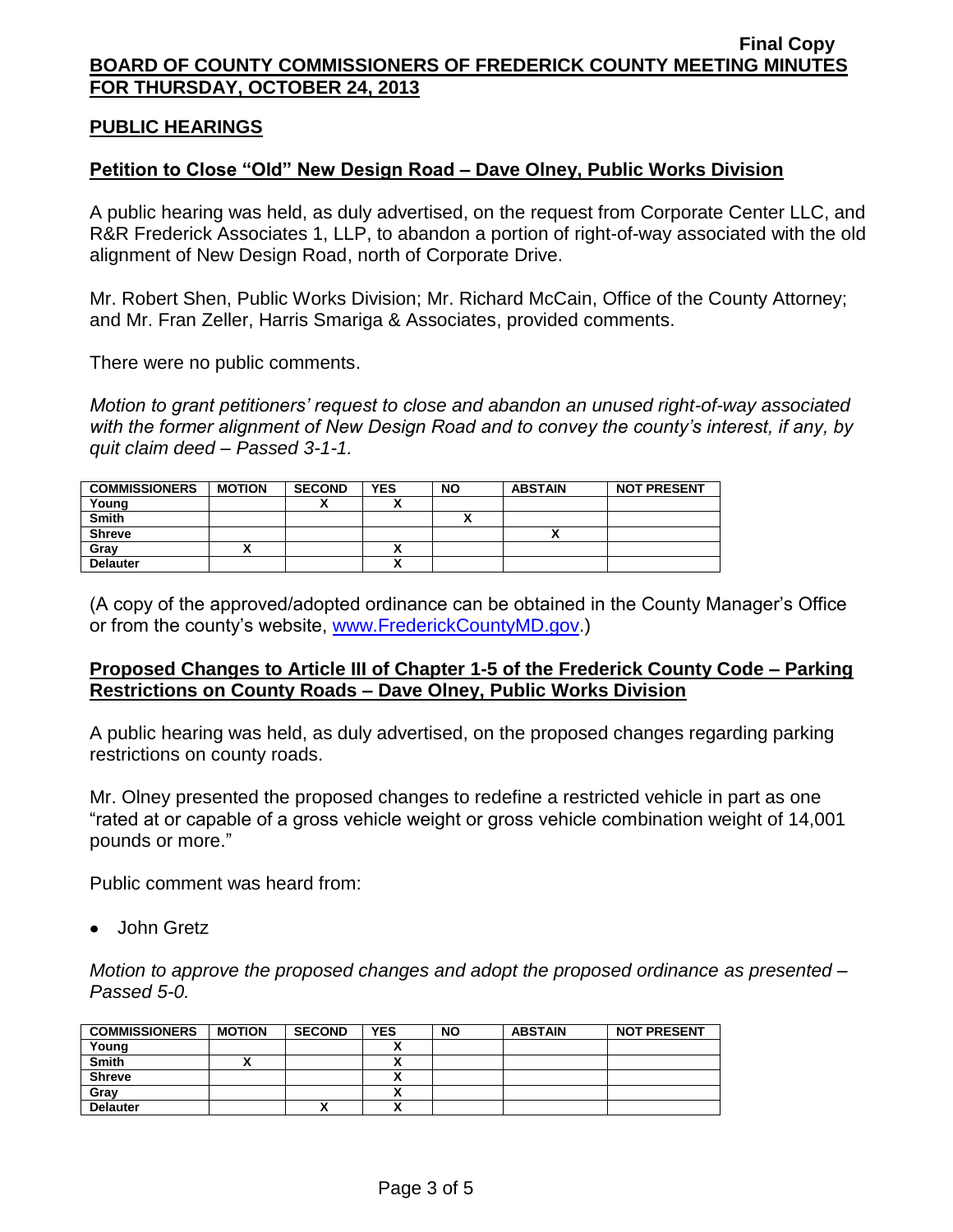(A copy of the approved/adopted ordinance can be obtained in the County Manager's Office or from the county's website, [www.FrederickCountyMD.gov.](http://www.frederickcountymd.gov/))

## **WORKSESSION**

# **Appointment to the Frederick County Commission For Women – Joyce Grossnickle, Office of the County Manager**

*Motion to appoint Ms. Michelle Nusum-Smith to serve a term to expire June 30, 2016 – Passed 5-0.*

| <b>COMMISSIONERS</b> | <b>MOTION</b> | <b>SECOND</b> | <b>YES</b> | <b>NO</b> | <b>ABSTAIN</b> | <b>NOT PRESENT</b> |
|----------------------|---------------|---------------|------------|-----------|----------------|--------------------|
| Young                |               |               |            |           |                |                    |
| <b>Smith</b>         |               |               | ^          |           |                |                    |
| <b>Shreve</b>        |               |               | ~          |           |                |                    |
| Grav                 |               | ́             | ^          |           |                |                    |
| <b>Delauter</b>      |               |               |            |           |                |                    |

### **ADMINISTRATIVE BUSINESS**

## **2014 Legislative Considerations – John Mathias, Office of the County Attorney and Ragen Cherney, Office of the County Manager**

*By unanimous consent the following legislative proposals would be included in the 2014 Legislative Package:*

- *Modification of retroactive mandatory stormwater management fees imposed on select counties;*
- *Elimination to reference to maximum value of gaming permits issued for raffles;*
- *Amendments to the Annotated Code of Maryland pertaining to Charter Government transition; and*
- *Property tax exemption for properties owned by a land trust.*
- *Authority to allow payment of wages with a debit card – Unanimously passed with Commissioner Shreve opposed.*
- *Salary adjustment for the Frederick County Sheriff to be tied to the salary of a Lieutenant Colonel in the Maryland State Police. – Unanimously passed.*
- *Salary adjustment of the Chief Judge of the Orphans' Court at \$16,500 and \$15,000 for the Associate Judges of the Orphans' Court per year – Passed 3-1-1 with Commissioner Young opposed and Commissioner Shreve abstained.*
- *Authorization for the County Commissioners to establish a transfer tax would be presented on Thursday, October 31.*
- *The request from The Tourism Council of Frederick County, Inc., to change the 30-day exemption for Frederick County Hotel Rental Tax would be included in the 2014 legislative package – Unanimously passed.*